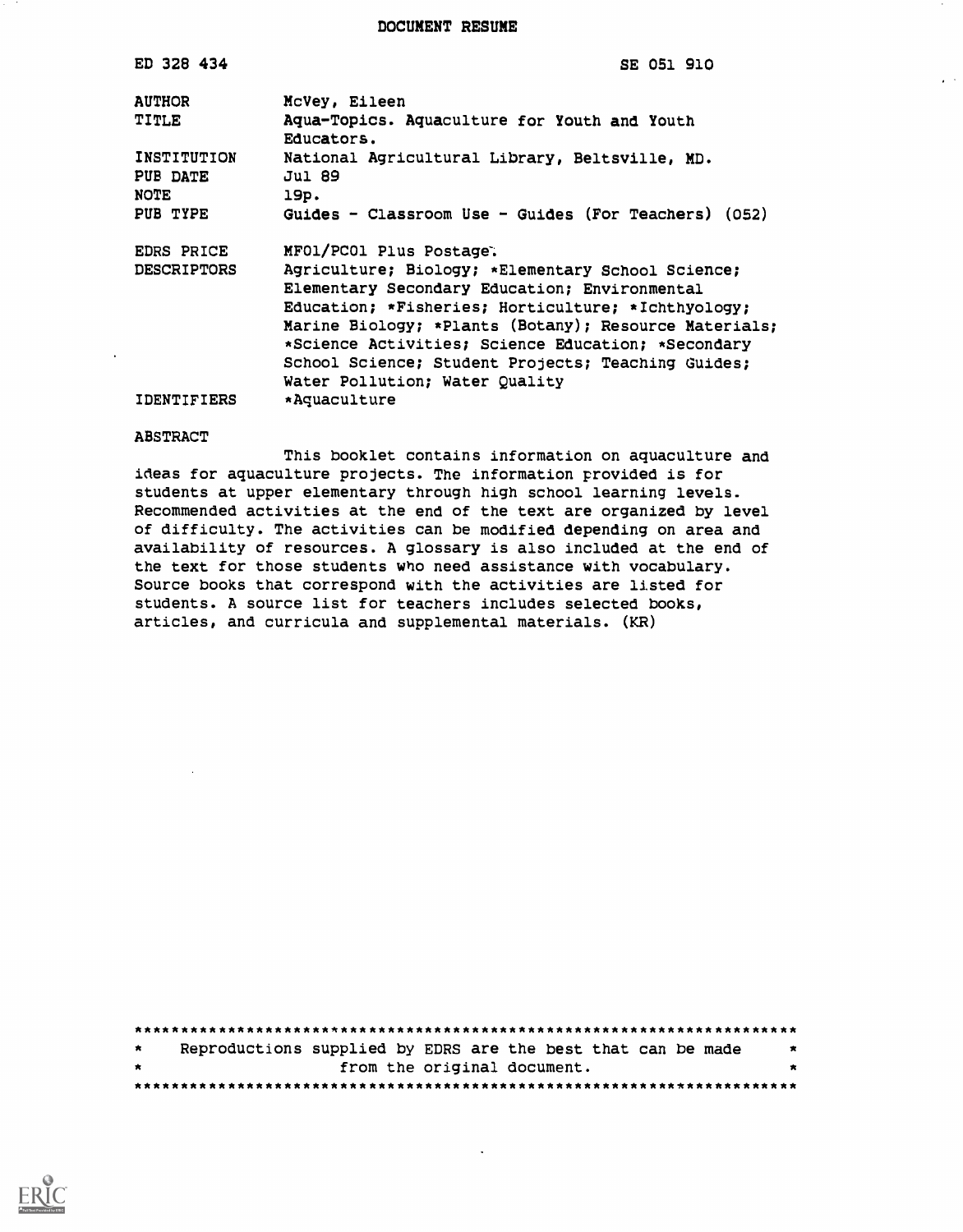

**SAME SEARCH** 

United States Department of<br>Agriculture National Agricultural Library Public Services Division

Beltsville, Maryland 20705

# . BEST COPY AVAILABLE

#### AVAILABILITY OF CITED DOCUMENTS

#### Non-USDA Patrons

The materials listed in this bibliography are available on interlibrary loan through your local library. The librarian in your Public, State, University or Corporate library can assist you in obtaining materials either in your area or directly from the National Agricultural Library. Current charges are:

> Photocopies - \$5.00 for the first 10 pages \$3.00 for each additional 10 pages

Microfiche - \$5.00 for the first fiche \$ .50 for each additional fiche

Microfilm - \$10.00 per NAL owned reel of microfilm.

Invoices are issued quarterly. Requests must comply with the National or International Interlibrary Loan Code. Questions about the availability of these materials may be directed to:

> Lending Branch National Agricultural Library Beltsville, MD 20705 (301) 344-3755

#### USDA Patrons

The materials listed in this bibliography may be obtained by submitting one Form AD 245 for each item requested to your local Agency or Regional Document Delivery System Library or directly to the address above.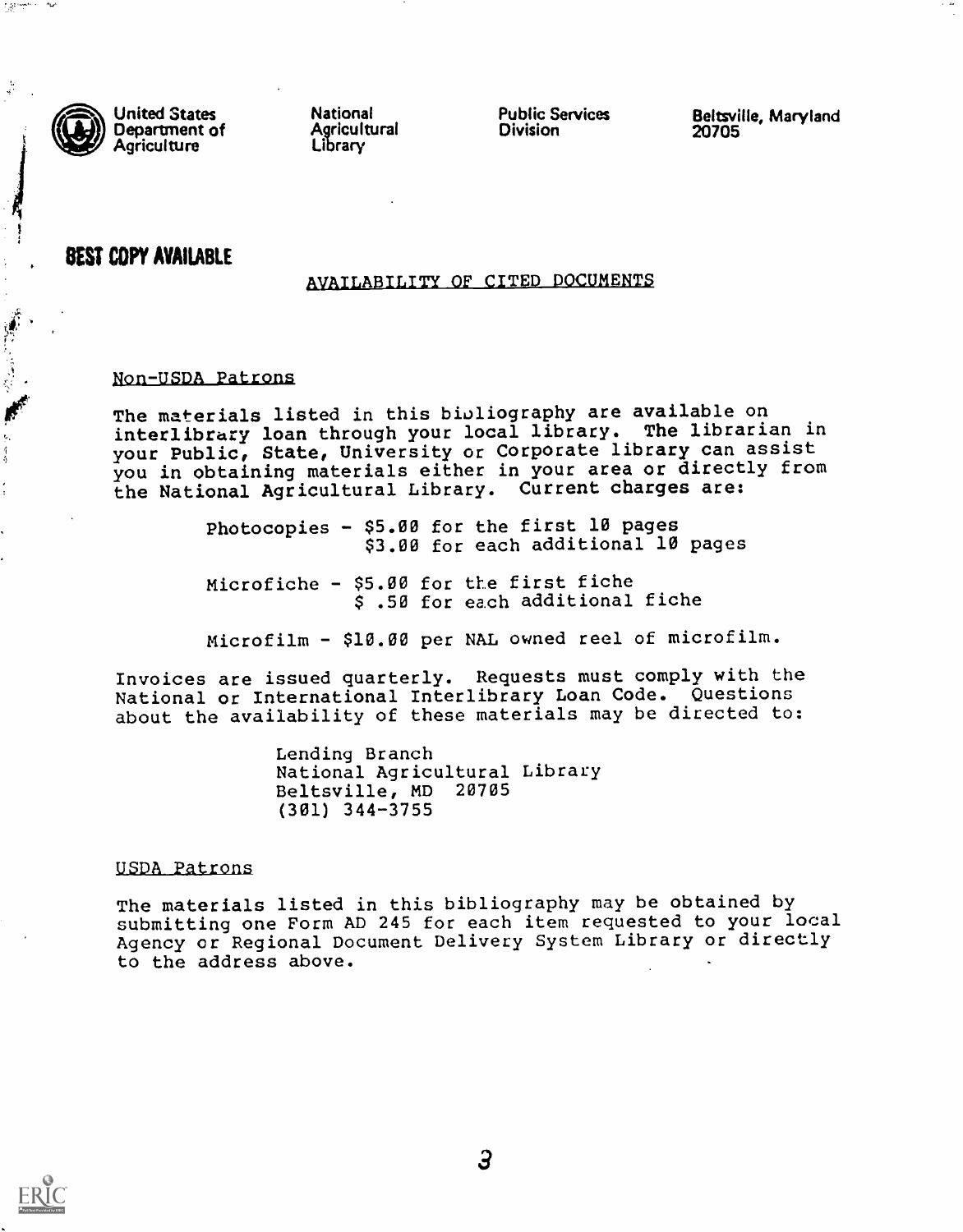# AQUA-TOPICS



AQUACULTURE INFORMATION CENTER PUBUC SERVICES DIVISION BELTSVILLE, MARYLAND 20705

# Aquaculture for Youth and Youth Educators

# INTRODUCTION

This Aqua-Topic was created in response to requests from teachers, youth leaders, and students who are interested in receiving information on aquaculture and ideas for aquaculture projects. The information provided is for students at upper elementary through high school learning levels. Recommended activities at the end of the text are organized by level of difficulty; Level I being the least difficult and Level III being the most difficult. The activities can be modified depending on area and availability of resources. A glossary is also included at the end of the text for those students who need assistance with vocabulary. Words that are printed in bold type in the text can be found in the glossary. Bibliographies are also included at the end for both students and teachers.

# HISTORY OF AQUACULTURE

No one is absolutely certain when aquaculture or the raising of aquatic animals and p!ants began. In Egypt there are paintings on some of the tombs which show fish in man-made pools indicating some type of aquaculture. Egyptians were probably raising the fish for decoration rather than food. We do know that some form of aquaculture began thousands of years ago in China. The Chinese developed a unique system raising several species of carp in order to use all the different food supplies in a pond. Today over half the fish that the Chinese eat come from fish farm ponds.



The simplest method of culture was to capture protected habitat. Early Romans were known to the desired species from the wild and raise it in a catch fish and eels and then fatten them in stone-lined ponds. Some brackish water fish farming developed in Italyin the mid I800's. On the island of Comacchio the people farmed an

entire lagoon using man-made channels and locks. They would allow freshwater from rivers to mix with seawater in the lagoon and raise mullet, eel and sandsmelt. In Northwestern France, the oyster growers placed strings of tiles in the water and waited for the oyster larvae to settle on them. When the baby oysters were thumbnail size they put them in a special, protected bed and cultured them until they were large enough to harvest.

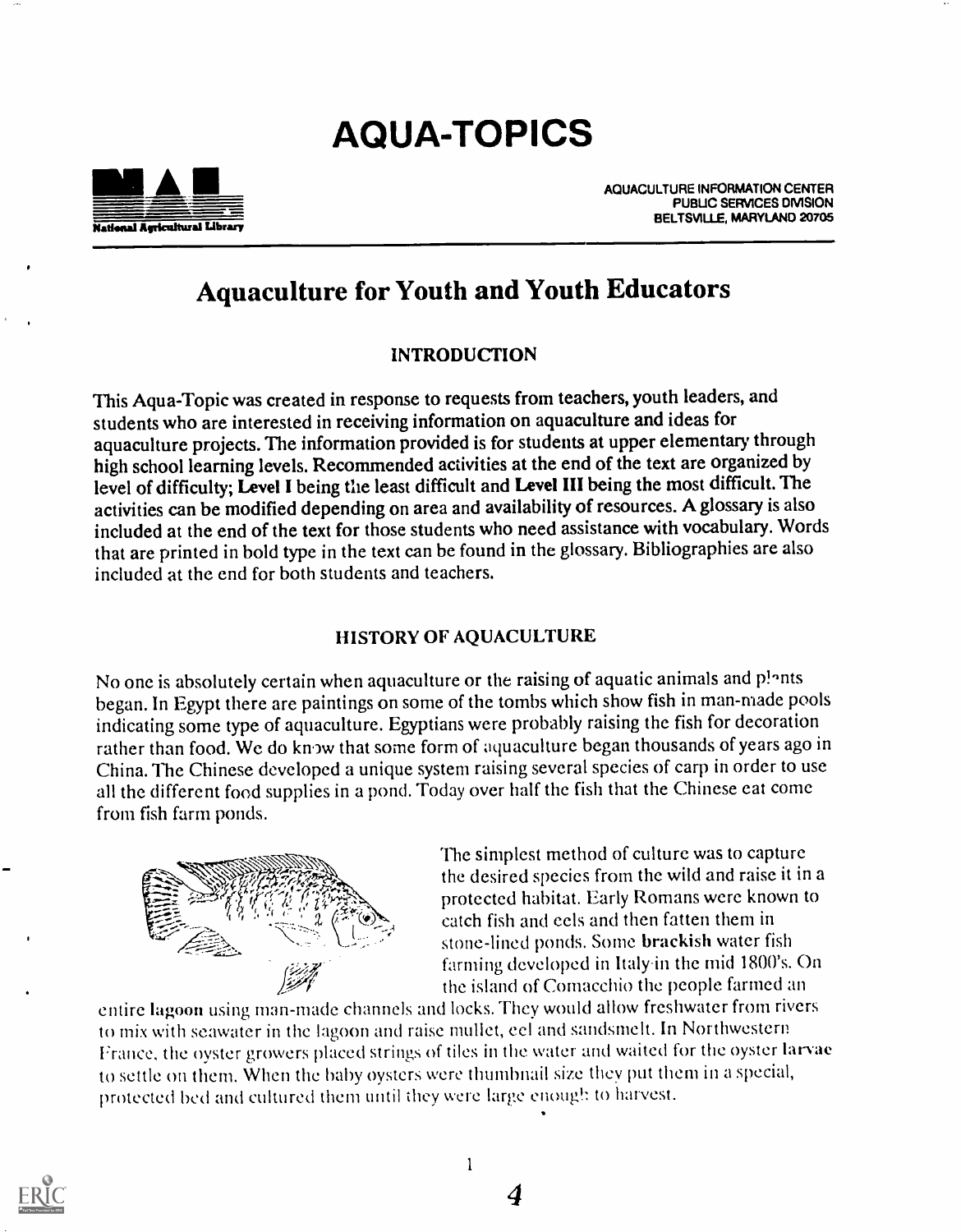

In recent years the Japanese have been very successful in mariculture farming by copying the successful freshwater methods used in China and applying them to farming of fish, algae and shellfish in saltwater. Today they raise many marine species of fish and shellfish. The Japanese are particularly famous for their culture of the pearl oyster for pearls. They also culture algae which is used as a wrapper for

the sushi which is becoming a popular food in the United States. This edible marine algae is sometimes called nori. During 1986, seven million dollars worth of nori was imported into the United States according to the Washington State Department of Trade and Economic Development.

Although trout had an established culture program in the United States for restocking streams and lakes, the American farmer really entered the aquaculture field in the 1930's under President Franklin D. Roosevelt's "Farm Pond" program. Farmers were assisted by the United States government in the construction of ponds and stocking of those ponds with fish. The leading aquaculture industry in the United States, channel catfish farming, had its beginnings at this time. There were over 130,200 acres of ponds in catfish production in the United States in 1988. According to Peter R. Limburg in his book titled Farming the Waters, a carefully managed catfish farm can produce six thousand pounds of meat per acre. Other widely cultivated species in the United States today are salmon, trout, and crawfish according to the United States Department of Agricult ire's Economic Research Service. An article in the May 1989 issue of Water Farming Journal states that American fish farmers now produce \$700 million worth of fish and shellfish. They cultivate at least twenty different species.

Fish, shellfish and algae are currently cultured all over the world, but we still have a lot to learn about the culture of these water plants and animals. With over 20,000 species of fish identified less than 100 species are farmed or cultured today.

# WHAT DOES THE FISH FARMER DO?

The land farmer must know the needs of his plants or animals. Do his plants need special soil? How much water and how much sunshine does each plant need and when will the plants produce the fruits or vegetables that will be harvested? When will the farm animals produce their young?

# Reproduction:

The fish farmer also has to know when his fish spawn or produce. A few species of fish will produce easily in captivity with no help from the fish farmer. With sonic fish the farmer can sometimes trick them into spawning by changing the water temperature or the hours of light or by using hormones. The eggs of saltwater fish tend to float freely while the eggs of freshwater, inland species are non-buoyant. Some fish are like birds and build nests using. their tail as a broom to clear a depression on the bottom of the pond and remove larger rocks



 $\overline{a}$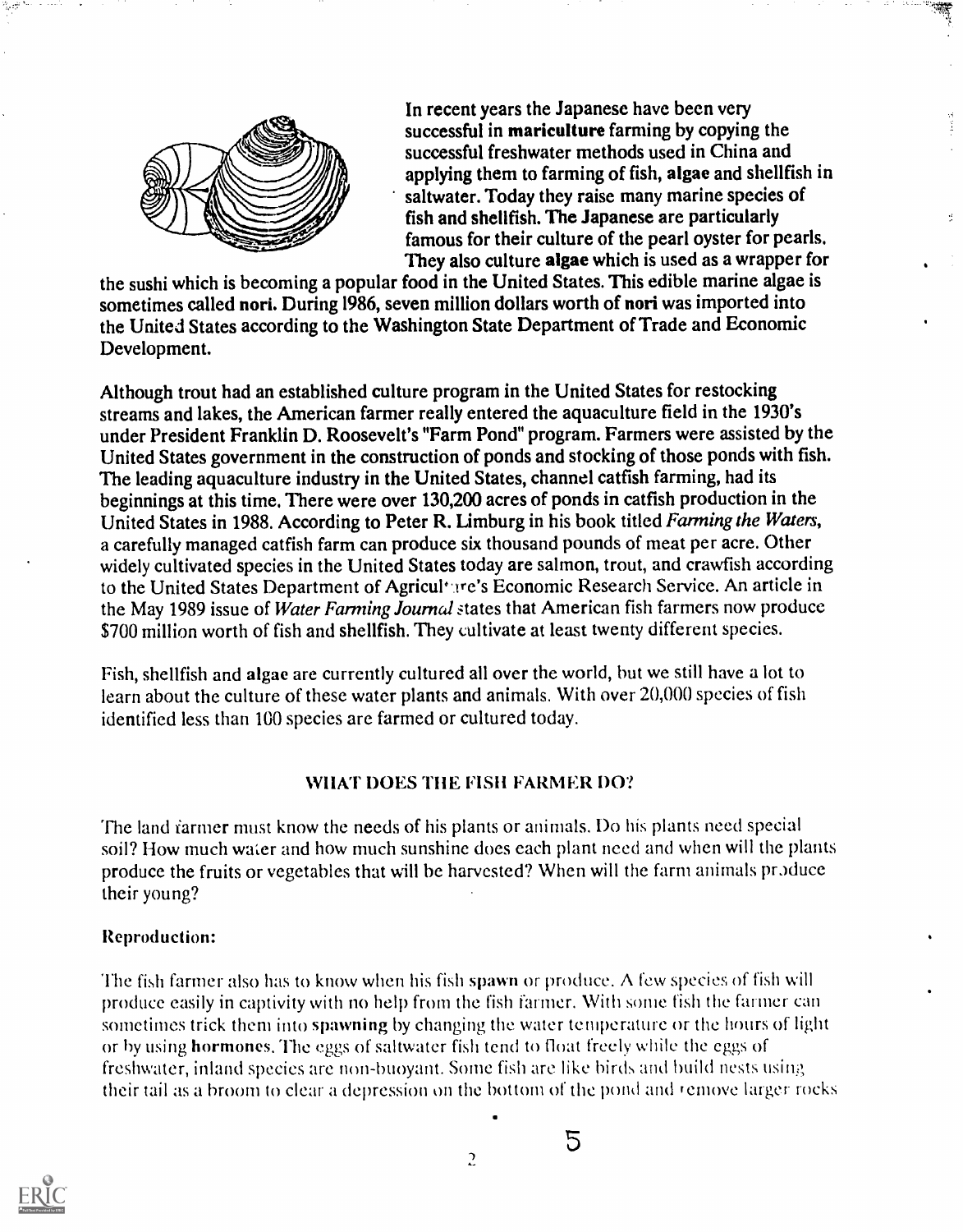or pebbles with their mouth. The farmer must know if they will build nests like the trout; or whether they will carry the eggs in their mouth like the Tilapia sp; or whether the eggs will float freely along the moving water like the eggs of the striped bass. Some eggs such as those of salmon and trout must be protected from direct sunlight.

en 1999.<br>Beginnings

Perhaps some of the strangest and most complicated reproductive patterns occur in the seaweed. Sometimes they are plant-like in form and then they become one-celled swimming forms. In fact, it took a dedicated science detective, Dr. Kathleen Drew, (no relation to that other detective Nancy Drew) to discover the life cycle of the nori. She discovered that the seaweed spends part of its time as a small alga that bores holes in shells and its adult life as a leafy plant.

# Feeding:

Farmers use fertilizer to help their plants grow and aquaculturists use different types of fertilizer to promote phytoplankton growth as well as food to help their fish grow. When fish are small or in the larval stage they absorb food from their egg sac. When fish grow into the fry stage they eat very small plants called phytoplankton or very small animals called zooplankton. If you visit an aquarium store you can find Artemia or brine shrimp eggs which are a type of zooplankton. They look like very small, brown or reddish-brown eggs and can be hatched at home to feed aquarium fish. Many fish and shrimp hatcheries use these same brine shrimp to feed their fry. As the fish grows it becomes a fingerling which means it is about the size of a finger or three to five inches in length. The younger fish must be fed more frequently than adult fish.

# Water Quality:

The most important ingredient in the culture of fish and shellfish is water. Some fish grow in saltwater, some in freshwater, some in brackish water or water which is part salt and part fresh. Some species of fish grow in all three types of water at various stages of their life cycle and some can be adapted to different salinity conditions if the aquaculturist desires.



The water that the cultured animal lives in must be changed or flushed regularly since waste materials from aquatic animals and uneaten feed go directly into the water. The aquaculturist must be careful not to overfeed his animal because uneaten food will cause pollution. Waste materials from the animal may produce toxic chemicals. Growth of

specific aquatic algae or plants can help purify the water by concentrating toxic chemicals within their structure.

Fish farmers must measure oxygen levels on a regular basis in all three types of water. Fish need oxygen to live. They breathe by drawing water into their mouths and forcing it across their gills which take the oxygen into the bloodstream. If the dissolved oxygen in the water is low, the fish will become sick or die. Oxygen is provided by green water plants (phytoplankton) that give off oxygen during photosynthesis. Oxygen levels are ako increased when wind

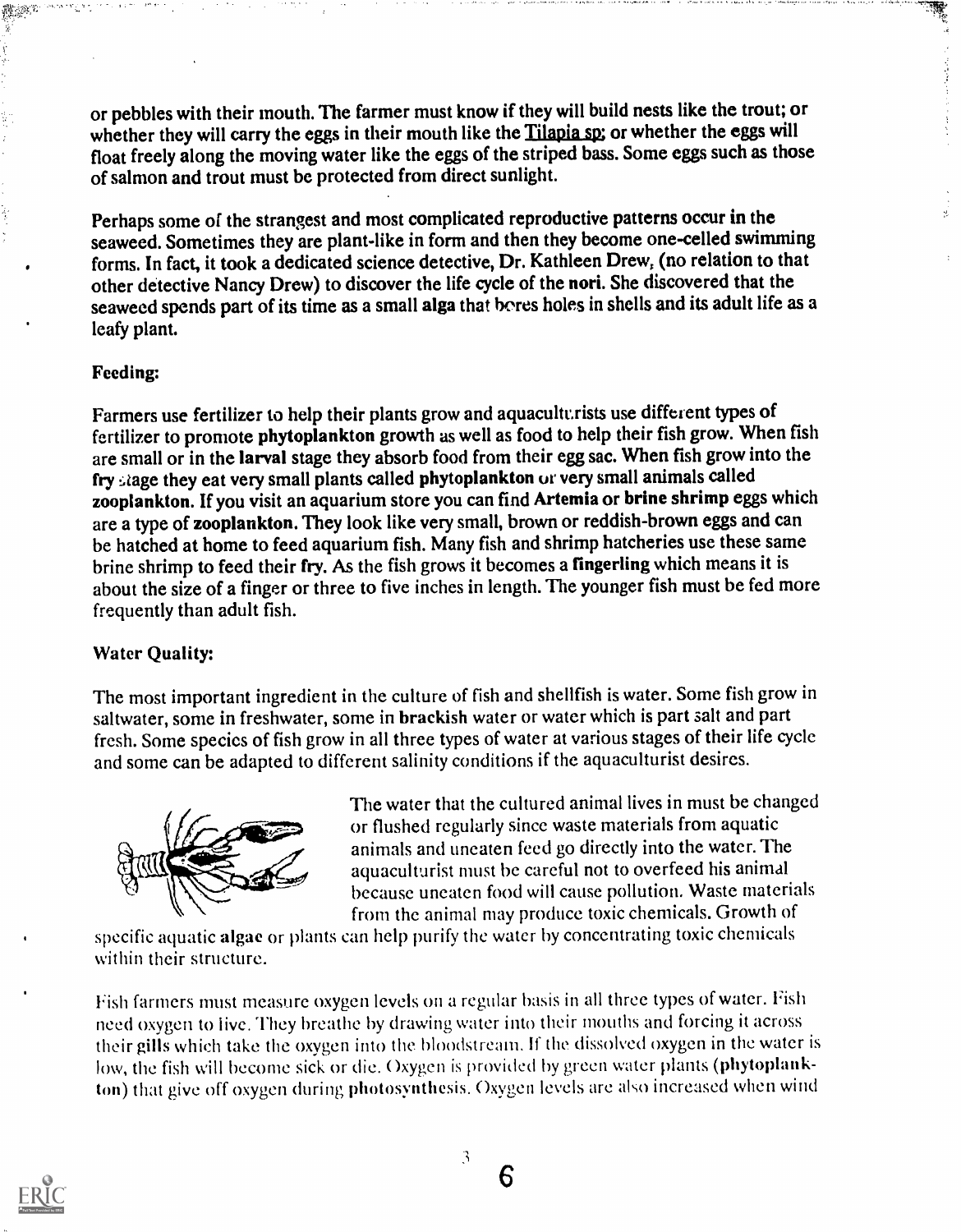blows across the surface of the water or when the fish farmer pumps air into the water or stirs the water with a paddle wheel. If you want to see oxygen in water, fill a glass with cold water and leave it in a warm place for a time. Soon you will see bubbles containing oxygen on the inside of the glass, because, as water becomes warmer, it can not hold as much oxygen. This is an important fact for the fish farmer to remember.

 $\frac{3}{2}$ 

The temperature of the water is also important because fish and shellfish are cold blooded animals. Their temperature changes with the temperature of the water. If the water temperature is not correct they will not grow as large or as fast. Trout can survive in water temperature as low as 32° F but will die if the temperature rises to 75° F. Tilapia, a warm water fish, can stand water temperatures as high as 90° F but cannot live if the temperature of the water falls below 50° F. Following is a list of fish and shellfish and the water temperature at which they grow best. Which aquatic animal would grow best in your area?

| <b>Fahrenheit Temperatures for Fish and Shellfish</b> |                           |
|-------------------------------------------------------|---------------------------|
| shrimp                                                | $78^{\circ} - 86^{\circ}$ |
| crawfish                                              | $72^{\circ} - 82^{\circ}$ |
| channel catfish                                       | $72^{\circ}$              |
| yellow perch                                          | $68^\circ$                |
| northern pike                                         | $63^\circ$                |
| coho salmon                                           | $54^\circ$                |
| rainbow trout                                         | $47^\circ$                |

# Culture systems:

Aquatic plants and animals can be grown in several different ways depending on the species being cultured. Some are grown in earthen ponds and others in round or square tanks of concrete or fiberglass. Some species grow best in a system of raceways. These are long, narrow, rectangular-shaped containers with water flowing in one end and out the other. Fish such as the catfish may be grown in floating cages that hang in opcn water. Oysters can he grown on hanging strings or trays in the water; sort of an oyster condominium! If several species are grown together in the same system is is called polyculture while raising only one species is called monoculture.

Some aquaculturi  $\gamma$  are involved in sea ranching which is raising the fish for release to the wild and relying  $\omega_0$ ,  $\omega_0$  noming iostinct for recapture in the future. Sea ranching is used in the culture of salmon that return to their home from the sea every year to spawn. Some sea turtles are also raised in hatcheries and then released to the wild for conservation purposes with the hope that they will return to the home beach to lay their eggs.



 $\boldsymbol{7}$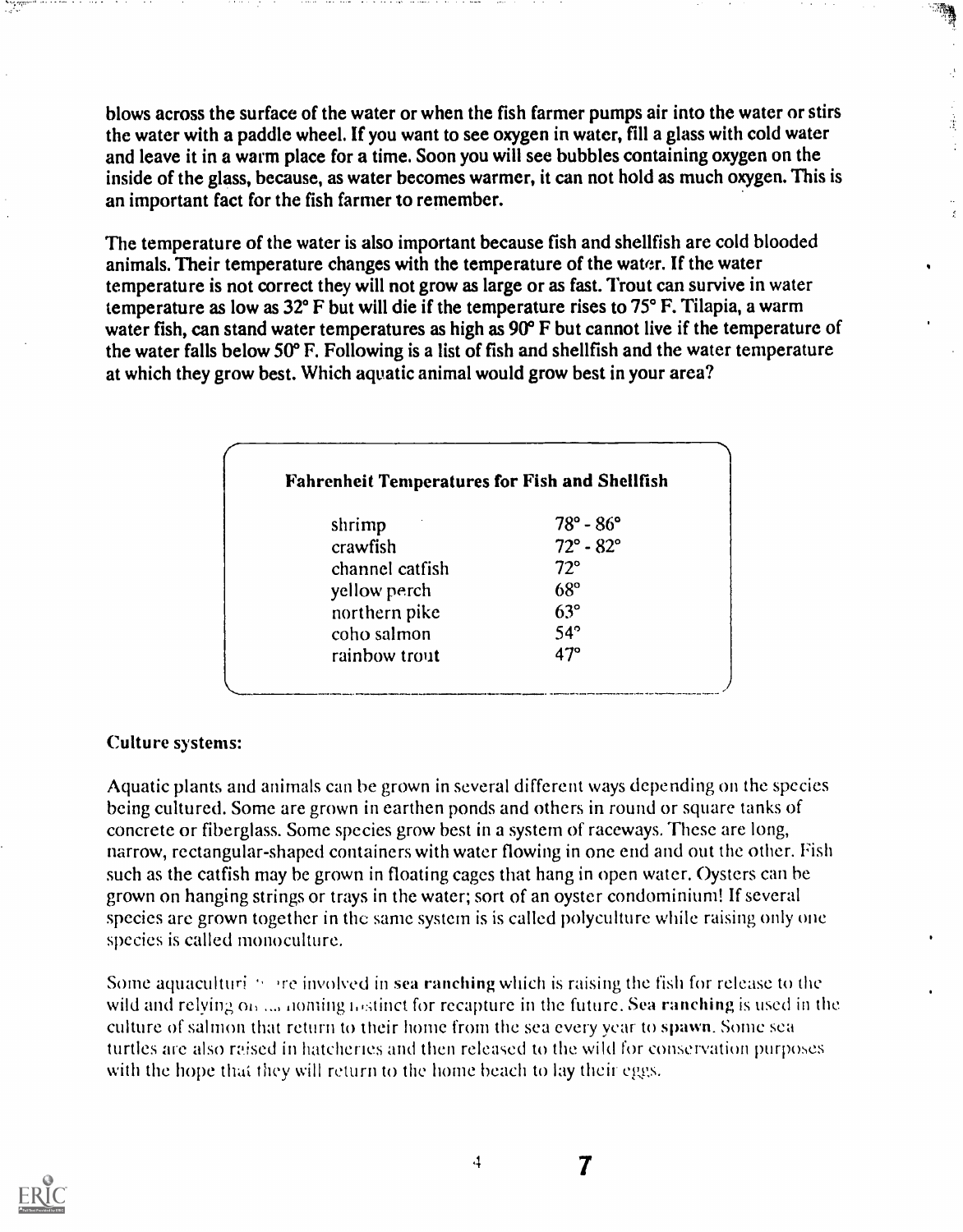Not all fish are cultured for food. Some aquaculturists raise tropical fish for the aquarium business. Those pretty fish that you see in the tank at the pet store may not be wild caught. Perhaps they were raised by a fish farmer. If you have raised tropical fish at home and helped them reproduce in your aquarium then you are an aquaculturist.



The three major groups of seaweeds (brown, red, and green) can be cultured and are sources of many valuable products for man. Products from seaweed are used in ice cream to keep it creamy; in jello-type desserts, in printing inks, in some fabrics for fireproofing, in surgical gauze to make blood clot quickly, in photographic film, in shoe polish, and in lotions and cosmetics. Algae can be converted to alcohol or dried and burned. About half of the world's toothpaste contains a byproduct from seawced. Seaweed culture is becoming more important to mankind each year.

भूम<br>र

As you can see being a "fish farmer" is a pretty complicated business. Remember that the next fish, shrimp, or even oyster that you buy at the supermarket or eat in a restaurant may have been taised by an aquaculturist. And don't forget that seaweed when you brush your teeth!



(Page) ところも、「通信人の数などを確認し、「不可可」

计字段

着 医生物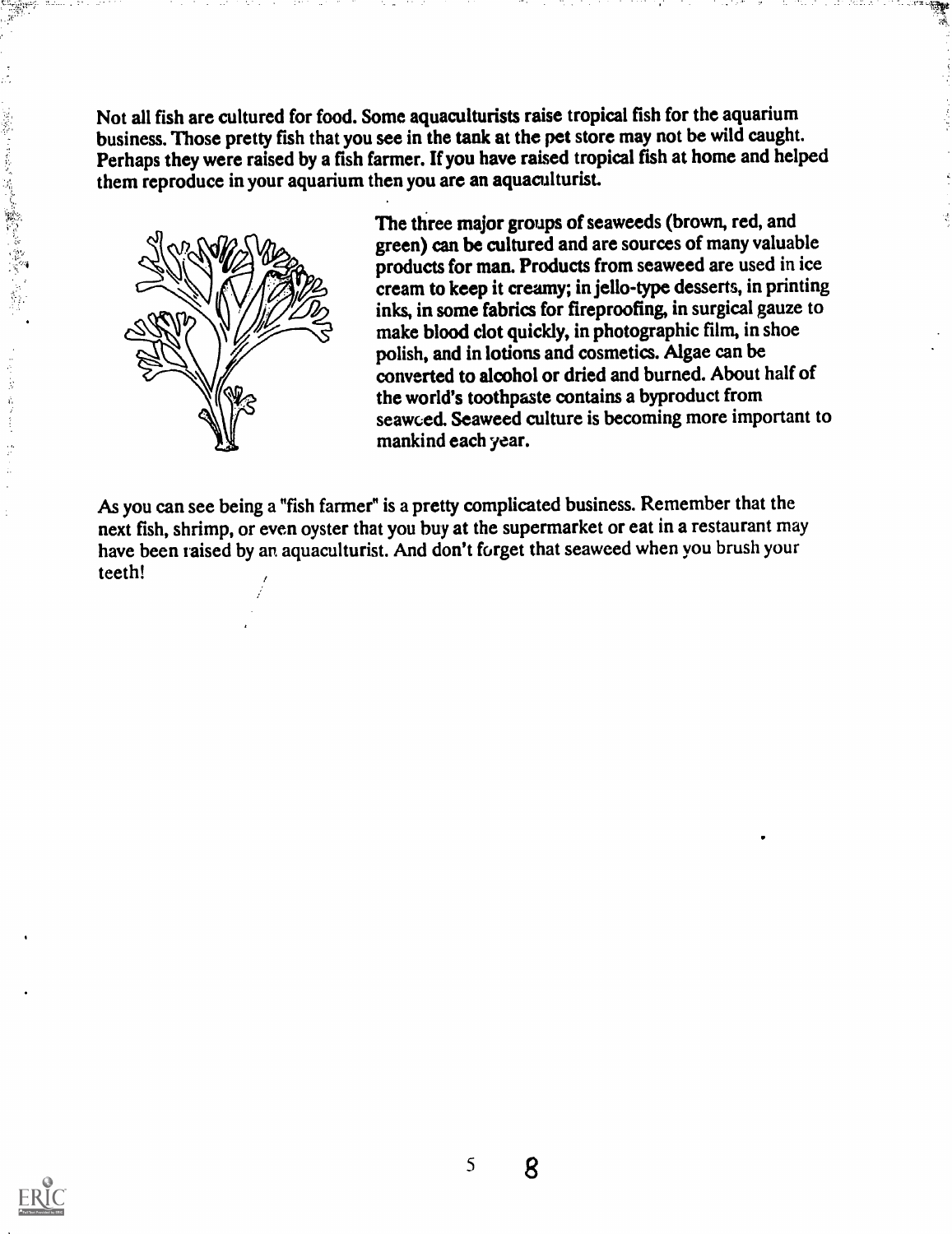# **GLOSSARY**

i Marchi (1971). Na chatata ta an an 1930 ta 200 mata 1919 cati est

 $\bar{\beta}$  $\frac{1}{2}$  $\overline{1}$ 

ו פכון שבין יותר מון מוריד ויותר ליותר וצמונים ומונים במיישו.

-47

ang taong pali<br>Pang

s i porto di capangg

| alga or algae:  | chlorophyll-containing plants that grow in fresh or saltwater                                                                   |  |  |  |
|-----------------|---------------------------------------------------------------------------------------------------------------------------------|--|--|--|
| aquaculture:    | the cultivation of plants or animals in water                                                                                   |  |  |  |
| artemia:        | tiny animals related to the shrimp family and used as food by<br>aquaculturists                                                 |  |  |  |
| brackish:       | water that is partially salty                                                                                                   |  |  |  |
| brine shrimp:   | artemia (see above)                                                                                                             |  |  |  |
| fingerling:     | a young fish three to five inches in length                                                                                     |  |  |  |
| fry:            | the young of fish, smaller than a fingerling                                                                                    |  |  |  |
| gill:           | an arch-shaped breathing organ behind the gill cover on the fish's head                                                         |  |  |  |
| hormones:       | a product from living cells that affects the activity of cells                                                                  |  |  |  |
| lagoon:         | a shallow lake that opens to the sea                                                                                            |  |  |  |
| larvae:         | immature form of young animals                                                                                                  |  |  |  |
| mariculture:    | the cultivation of plants and animals in saltwater                                                                              |  |  |  |
| nori:           | a water plant or algae that is used as an edible wrapper in Japanese<br>food.                                                   |  |  |  |
| photosynthesis: | the process of converting the sun's energy, carbon dioxide, certain<br>minerals and water into carbohydrates, proteins and fats |  |  |  |
| phytoplankton:  | tiny plant organisms used as food in fish and shellfish culture                                                                 |  |  |  |
| sea ranching:   | raising animals to release to the ocean                                                                                         |  |  |  |
| spawn:          | mass of eggs produced by fish or shellfish or used as a verb meaning<br>production of eggs                                      |  |  |  |
| zooplankton:    | tiny animals such as artemia                                                                                                    |  |  |  |



 $\overline{9}$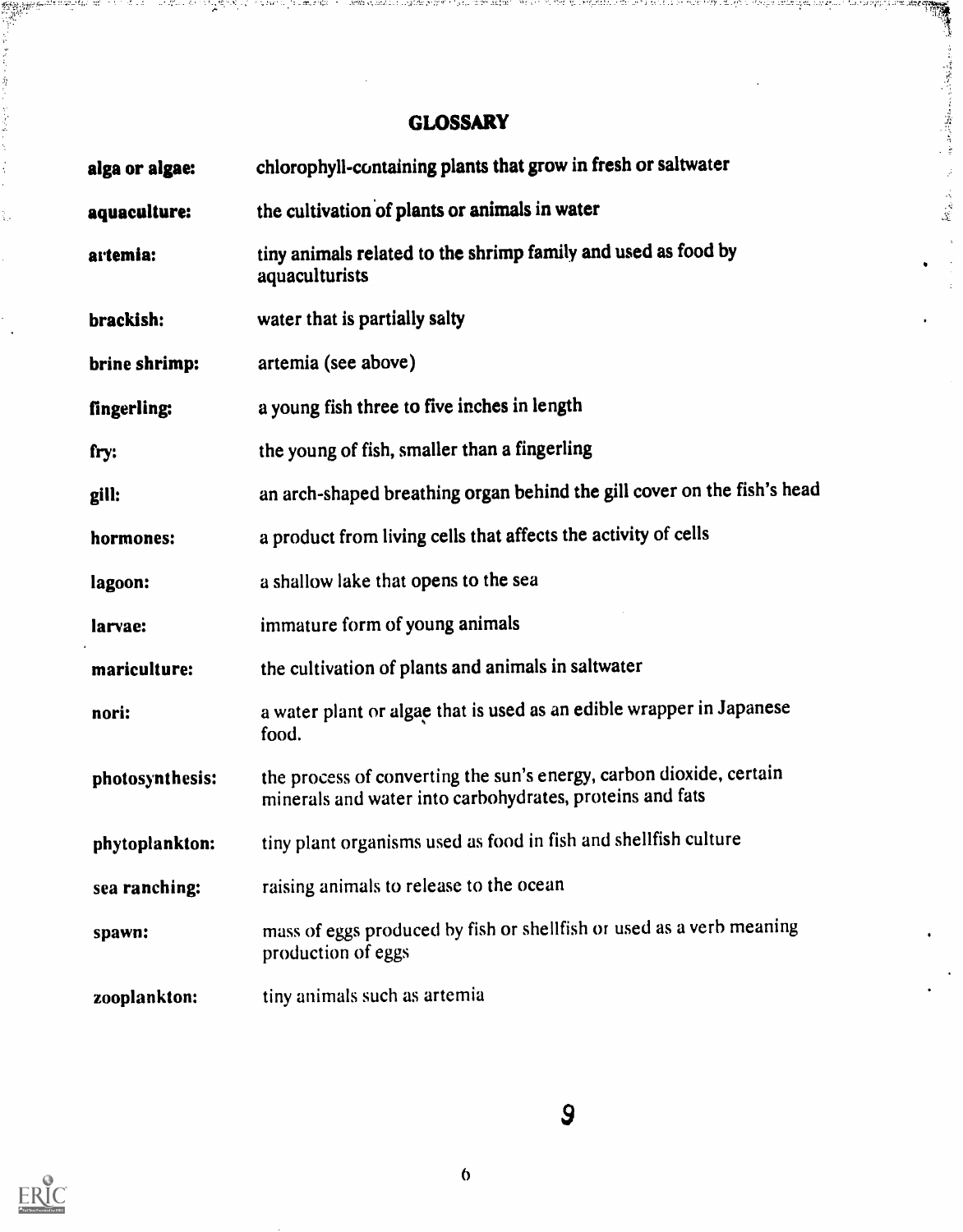# PROJECTS IN AQUACULTURE

#### Level I

- 1. Objective: Learn feeding requirements for rearing fish and plants in an enclosed space such as the aquarium.
	- Activity: Visit an aquarium store and study the different types of fish that are kept in the aquariums. Ask the owner what types of food he feeds various fish, how much he feeds them, and how often. If there are differences in type of food and amount of food for each species of fish, find out why they are different. Find out why you should not feed fish just before you move them to your house. If there are aquatic plants, ask the owner how he takes care of the plants.
- 2. Objective: Learn the parts of a fish.

Activity: Using a book from your school or public library draw a fish and label the external parts on the fish. See if you can find information on how different fin shapes affect the way the fish swims.

3. Objective: Learn the method for producing one type of live feed for fish and shellfish.

Activity: Gather information from your library or local aquarium store on raising brine shrimp. Culture a batch of brine shrimp using what you have learned. When they hatch look at them under a microscope and draw what you see. If you have an aquarium feed the brine shrimp to your fish.

- 4. Objective: Learn about an aquatic food chain.
	- Activity: Draw an aquatic food chain by starting with the sun and mineral nutrients in the water feeding algae and ending with man eating fish.

Level 11

- 1. Objective: Learn about the different types of fish.
	- Activity: Using books from your school or public library compile a list of fish. Separate the list into those fish with scales and those without scales. Compile a list of freshwater fish and saltwater fish. Which fish can live in all three types of water? Compile a list of fish that are being cultured and determine what type of water is needed for each.

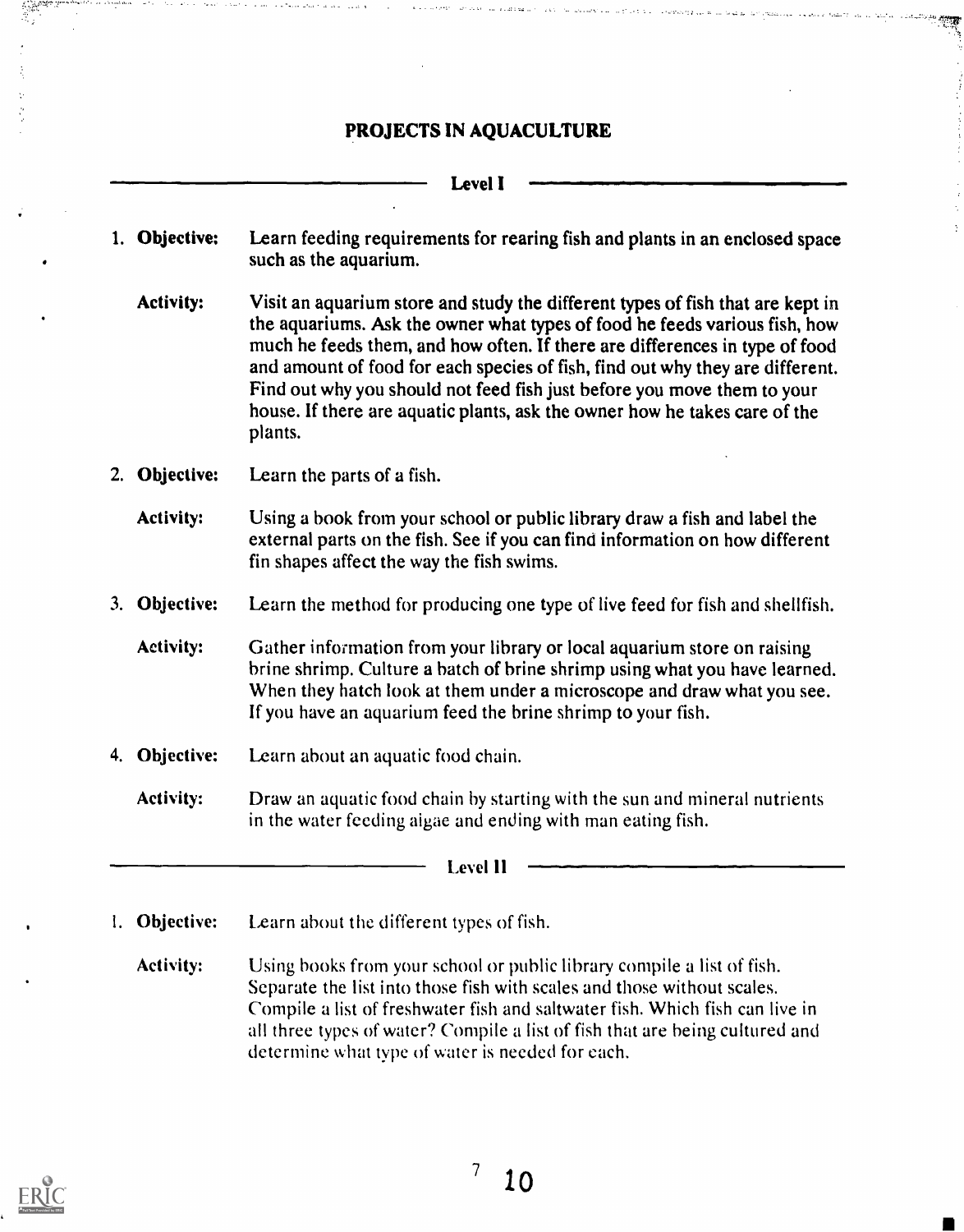2. Objective: Learn the parts of a fish and what they do.

 $\sim$   $\sim$ 

Activity: Draw a fish and label the external parts. Draw a fish and label the internal parts. Compare these to the parts of a human. Note the differences and similarities in sensory organs between human and fish and explain why.

Anders & N. 2015, 15

 $\mathcal{V}_\text{c}$  and  $\mathcal{V}_\text{c}$  is a proportion of the proof of  $\mathcal{V}_\text{c}$ 

ý

- 3. Objective: Learn to identify aquatic plants and their uses.
	- Activity: Collect and identify all plants that grow in and on the edge of a pond. Draw a chart of a pond showing the location of the plants that you collected and determine if the plants provide food or shelter for animals in the pond. Find out if any of the plants are considered a pest or weed and must be controlled in a healthy pond and the best methods for controlling those weeds.

#### Level III

- 1, Objective: Learn the physical characteristics of a fish pond.
	- Activity: Visit a local fish farm and study how the pond is designed. Locate the incoming water and drainage. Find out how the fish are harvested. Ask about pond aeration and plant control. Determine the source of the water for the pond. Draw a cross section of the pond showing what you have learned.
- 2, Objective: Learn some of the characteristics of pond water.
	- Activity: Test water in a nearby pond for pH, oxygen and turbidity. Test both morning and evening and compare the differences. Test on clear, calm days and after a heavy rain and compare differences. Determine why this information would he important to a fish farmer and determine what the farmer must do to change water chemistry if needed.\*
- 3. Objective: Learn the legal requirements for starting a fish farm.
	- Activity: Write your state legislature and county offices for information on what permits are necessary to start a fish farm in your area. Be sure to ask about laws or requirements for bringing fish into your state from another state or county to stock your pond or hatchery. Also ask what laws or permits you would need to ship your fish to market in another state or county. Are there any restrictions or regulations on water use in your area? What about pond drainage? Are there restrictions on how and where you can release used pond water?

\*This activity will require certain scientific tools such as p11 paper, water chemistry test kit and Secchi disk,



1 1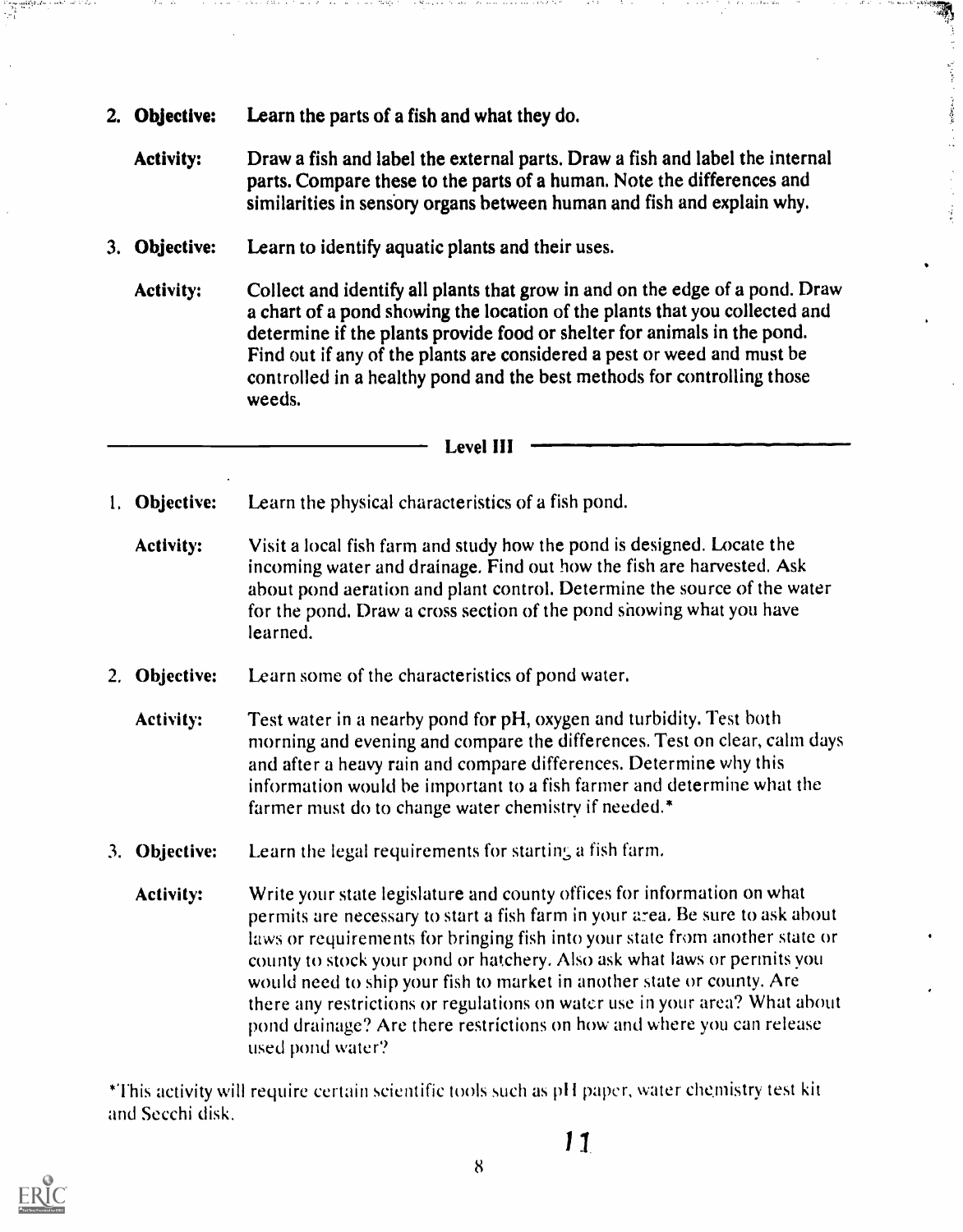#### SOURCES FOR THE STUDENT

ia.<br>Na

If you would like to read more about aquaculture and related subjects check in your school or public library for these books and articles.

#### Books - Level I

The Care of Water Pets. Gertrude Pels. Illustrated by Ava Morgan. Thomas Y. Crowell, New York, NY, 1955, 119 pp.

Clams and Other Critters. J. Butzow and M. North Jones. New England Marine Education Project, College of Education, University of Maine, Orono, ME, 1979, 34 pp.

Discovering Freshwater Fish. Bernice Brewster. Franklin Watts, Inc., New York, NY, 1988, 48 pp.

Fish. Fiona Henrie. Junior Petkeeper's Library, Franklin Watts, Inc., New York, NY, 1980, 32 pp.

Goldfish. Herbert S. Zim. Illustrated by Joy Buba. Morrow Junior Books, William Morrow & Co., New York, NY, 1947, [unp.].

The Great Aquarium Book. Jane Sarnoff and Reynold Ruffins. Charles Scribner's Sons, New York, NY, 1977, 47 pp.

How to Raise Goldfish & Guppies: A Child's Book of Pet Care. Sara B. Stein. Random House, New York, NY, November 1976.

Life Cycle of a Stickleback. Philip Parker. Franklin Watts, Inc., New York, NY, 1988, 32 pp.

Science of the Sea. H. Pincus. American Education Publications, Columbus, OH, 1952. 3? pp.

Taking Care of Your Fish. Joyce Pope. Franklin Watts, Inc., New York, NY, 1988, 32 pp.

What Do You Want To Know About Guppies? Seymour Simon. Illustrated by Susan Bonners. Four Winds Press, New York, NY, 1977, 66 pp.

#### Books - Levels II and III

Aquarium Book for Boys and Girls. Alfred Morgan. Charles Scribner's Sons, New York, NY, 1959, 209 pp.

Aquarium Encyclopedia of Tropical Freshwater Fish. J. D. Van Ramshorst. H.P. Books, Tucson, AZ, 1978, 391 pp. NAL Call No. DNAL SF457.A6.



M.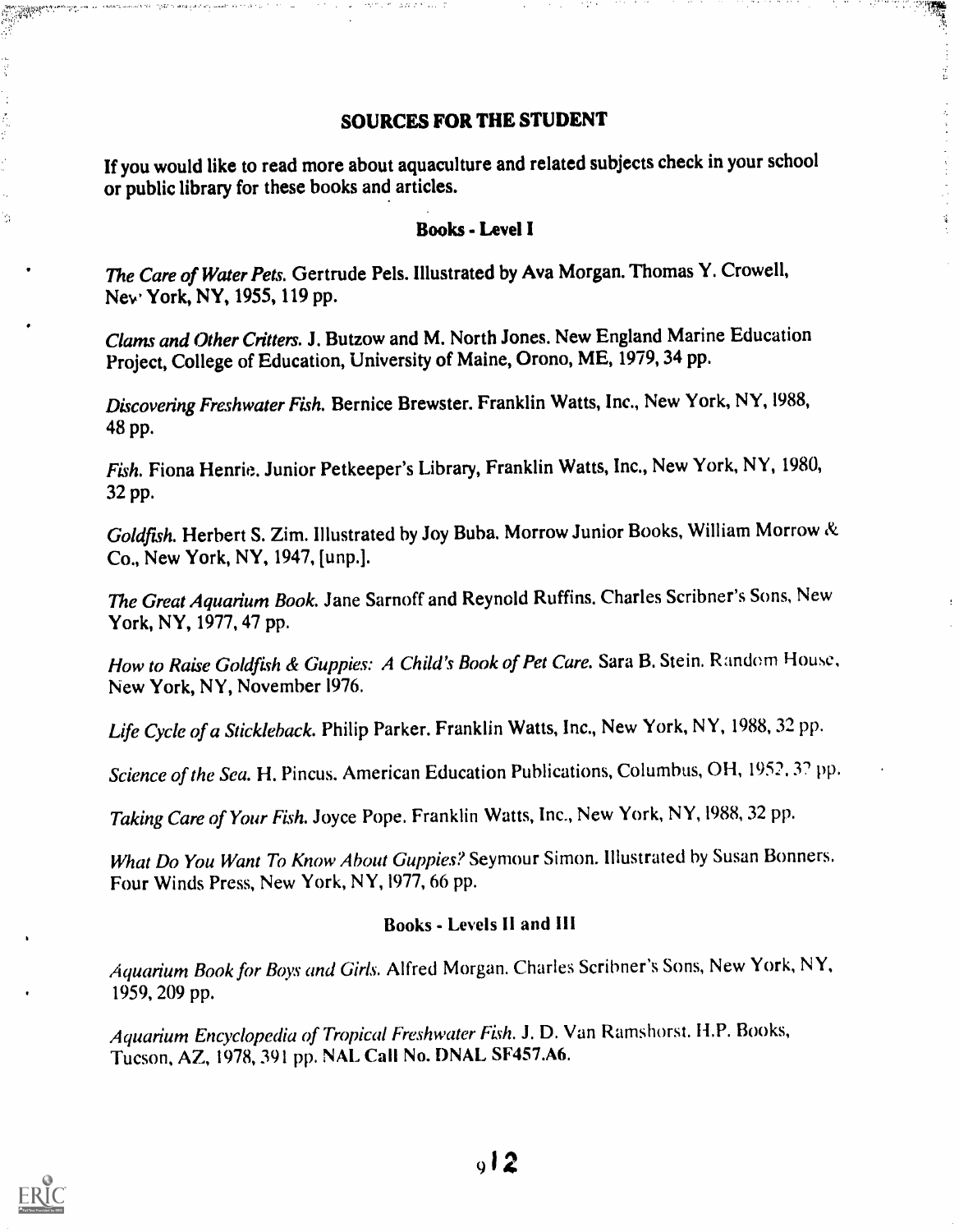Aquarium Fish Magazine. Available from Subscription Department, P.O. Box 484, Mt. Morris, IL 61054-8042. Annual subscription: \$9.99

Aquariums. John Hoke. Franklin Watts, Inc., New York, NY, 1975, 71 pp.

Careers in the Marine Environment. Proceedings of 1979 Career Conference. 19pp. Available from The Wetland Institute, C/O Tidepool Shop, Stone Harbor Blvd., Stone Harbor, NJ 08247. (\$1.00 + \$1.00 postage)

 $\hat{\omega}$ 

ليو.<br>مواليد

Fishes and Their Ways. Clarence J. Hylander. Macmillan Publishing Co., Inc., New York, NY, 1964, 240 pp.

Fishing For Fun - Members Guide. Ned E. Fogle. Michigan State Extension Service, 1978, 19 pp. Available from Michigan State University, Youth Programs Publications, 175 South Anthony, East Lansing, MI 48824

4-H Tropical Fish. Richard Hilgers and John L. Skinner. 4-H Youth Development, 1976, 19 pp. Available from 4-H Youth Development, Lowell Hall, 610 Langdon Street, Madison, WI 53706.

4-H Wildlife Project - Fish Culture. J. L. Byford, [et.al]. National 4-H Council, 150 N. Wacker Drive, Chicago, IL, 1979, 8 pp.

Future Food. Harriete S. Abels. Crestwood House, Mankato, MN, 1980, 45 pp.

Howell Beginner's Guide to Aquariums. John Coburn. Howell Books, New York, NY, 1987, 50 pp.

Identification Guide to Marine Tropical Fish. Frederick William Pitcher. Illustrated by Michael Stringer. Arco Publishing Co., Inc., New York, NY,1977, 59 pp.

Ocean-Going Plants - Seaweeds. C. Parmer. Marine Science 4-H Special Interest Series, Florida Cooperative Extension Service, University of Florida, Gainesville, FL, [n.d.J, 4 pp.

Questions About the Oceans. H. Duhach, and R. Taber. U.S. Naval Ocean Office, Washington, DC, 1968, 121 pp.

Strange Breeding Habits of Aquarium Fish. Hilda Simon. Dodd, Mead & Co., New York, NY, 1975, 160 pp.

World of Freshwater Fishes. Thomas D. Fegely. Dodd, Mead & Co., New York, NY, 1978, 128 pp.



an an Taobhail

Ò,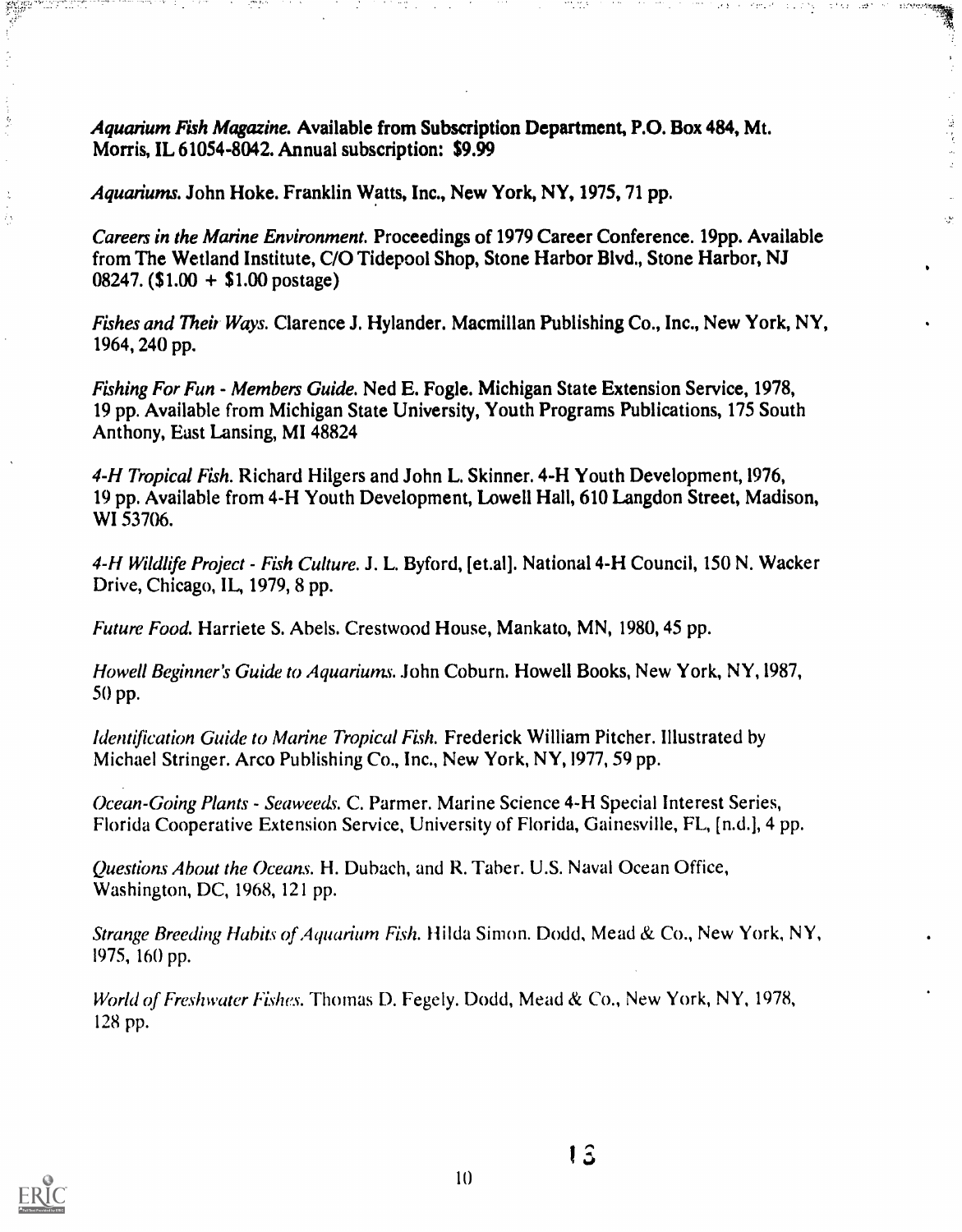#### Articles - Levels II and III

懸

"Fish Farming: the New Agriculture." B. T. Hunter. In: Consumers Research Magazine, August 1988, 72, pp. 36-7.

"Grandpa and the Kids Work at a Fish Hatchery." D. Sisson. In: Field and Stream, May 1987, 92, pp.  $81 +$ .

"The Living Sea." H. Fice and I. Simkiss. In: Discovery Project - The Sea, Macmillan Education Ltd., London, UK, 1972, 33 pp.

"Native Aquarium Fish: a New Aquaculture Crop." B. McLarney. In: Aquaculture Magazine, Little Rock, AK, Briggs Associates, Inc., Jan/Feb 1984, v 11(2), p. 26-28.

"School for Salmon (Teaching Hatchery Salmon to Recognize Predators; work of Bori 011a)." V. Quinn. In: National Wildlife, April/May 1988, v 26, pp. 44-6.

'Today's Youth in Tomorrow's Sea." Hal Goodwin. In: Sea World, 1978, pp 40-8.

'Tropical and Temperate Water Plants for the Home Aquarium." M. Ramirez. In: Plants-Gard-Brooklyn-Bot-Gard-Rec, New York, NY, Spring 1985, v 41(1), pp. 56-57.

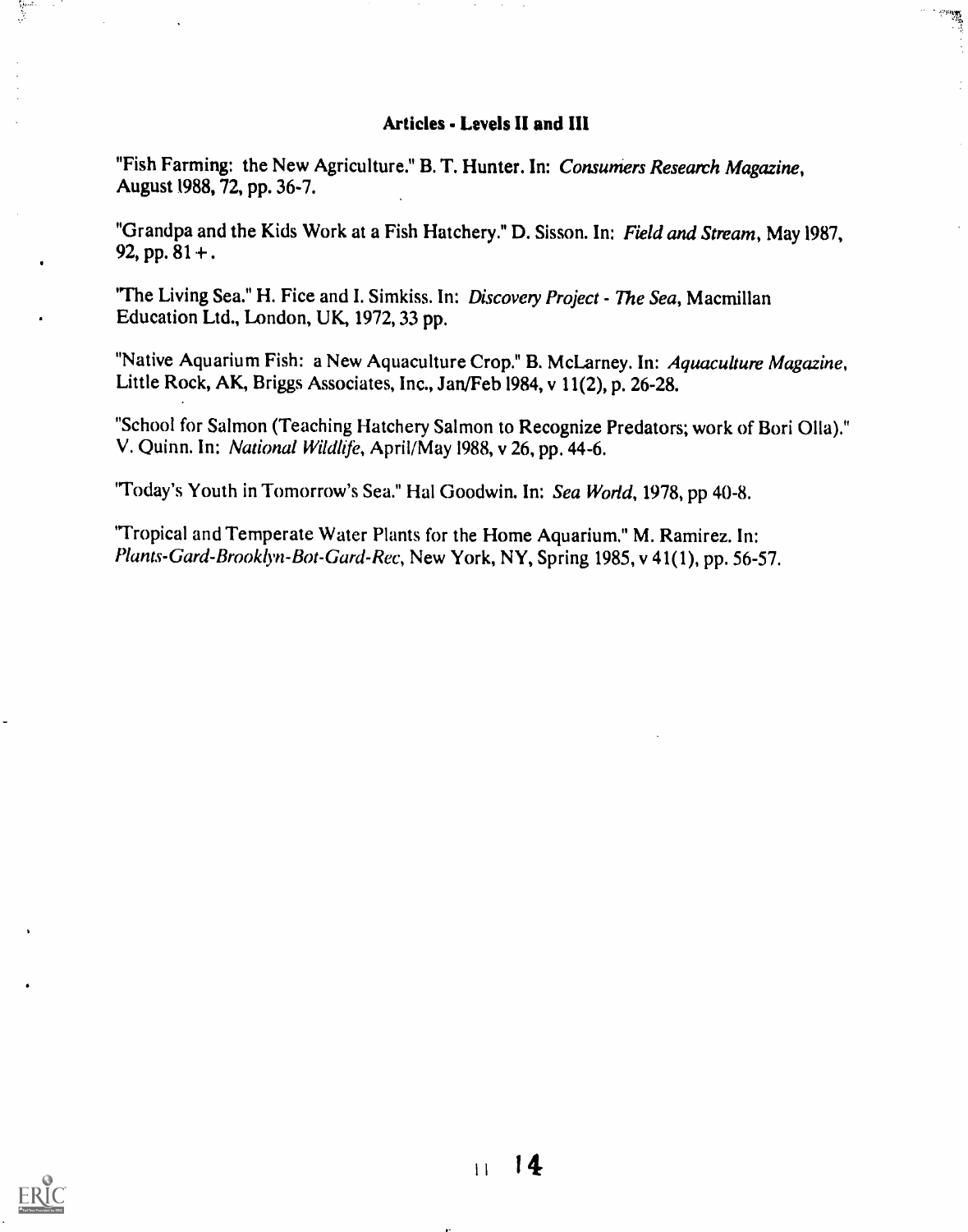#### SOURCES FOR THE TEACHER

 $\frac{1}{\sqrt{2}}$ 

#### Selected Books

Note: For those sources where availability has been given, publications may be in limited supply.

Aquaculture: The Farming and Husbandry of Freshwater and Marine Organisms. John E. Bardach, [et al.]. John Wiley & Sons, New York, NY, 1972, 868 pp.

Aquaci lure Training Manual. Donald R. Swift. Fishing News Books, Ltd., Farnham, England, UK, 1985, 135 pp. Call No. NAL SH135.S9

Aquatic Activities For Youth. H. David Greene, [et al.]. New York Sea Grant Institute, Albany, NY, May 1980. Prepared by the Youth Coastal Education Program, 21 South Grove St., East Aurora, NY 14502. (\$2.50)

Crustacean and Mollusk Aquaculture in the United States. Edited by Jay V. Huner and E. Evan Brown. AVI Publishing Company, Inc., Wesport, CO, 1985, 476 pp. Call No. NAL SH365.A3C78

Farming the Waters. Peter R. Limburg. Beaufort Books, Inc., New York, NY, 1980, 223 pp. Call No. NAL SH135.L55 1980

Fish. T. Smid. University of Arkansas Sea Grant Program, Fairbanks, AK, 1980, 51 pp.

Fish Farming Techniques. Larry Belusz. The Instructional Materials Laboratory. Number 10 Industrial Education Building, 6th and Stewart, Columbia, MO 65211, 1987, 84 pp.

Fish With Small Fry: A Parent's Guide to Teaching Children How to Fish. Jim Freeman. Chronicle Books, San Francisco, CA, 1973, 128 pp.

A History of Marine Fish Culture in Europe and North America. R. Kirk. Fishing News Books, Ltd., Farnham, England, UK, 1987, 192 pp. Call No. NAL SH163.K5

Man and the Gulf of Mexico Educational Series. MASGP-82-007. [n.a.]. 1982. Volume 1: Marine and Estuarine Ecology, 88 pp. Volume 2: Marine Habitats, 88 pp. Volume 3: Diversity of Marine Plants, 135 pp. Volume 4: Marine Animals, 126 pp. Available from University Press of Mississippi, 3825 Ridgokood Road, Jackson, MS 39211. ( Vol. I & 2: \$5.00. Vol 3 & 4:  $$6.00)$ 

Organisms: Teacher's Guide. S. Fletcher, [et al.]. D. C. I leath & Company, Boston, MF, 1968, 148 pp.

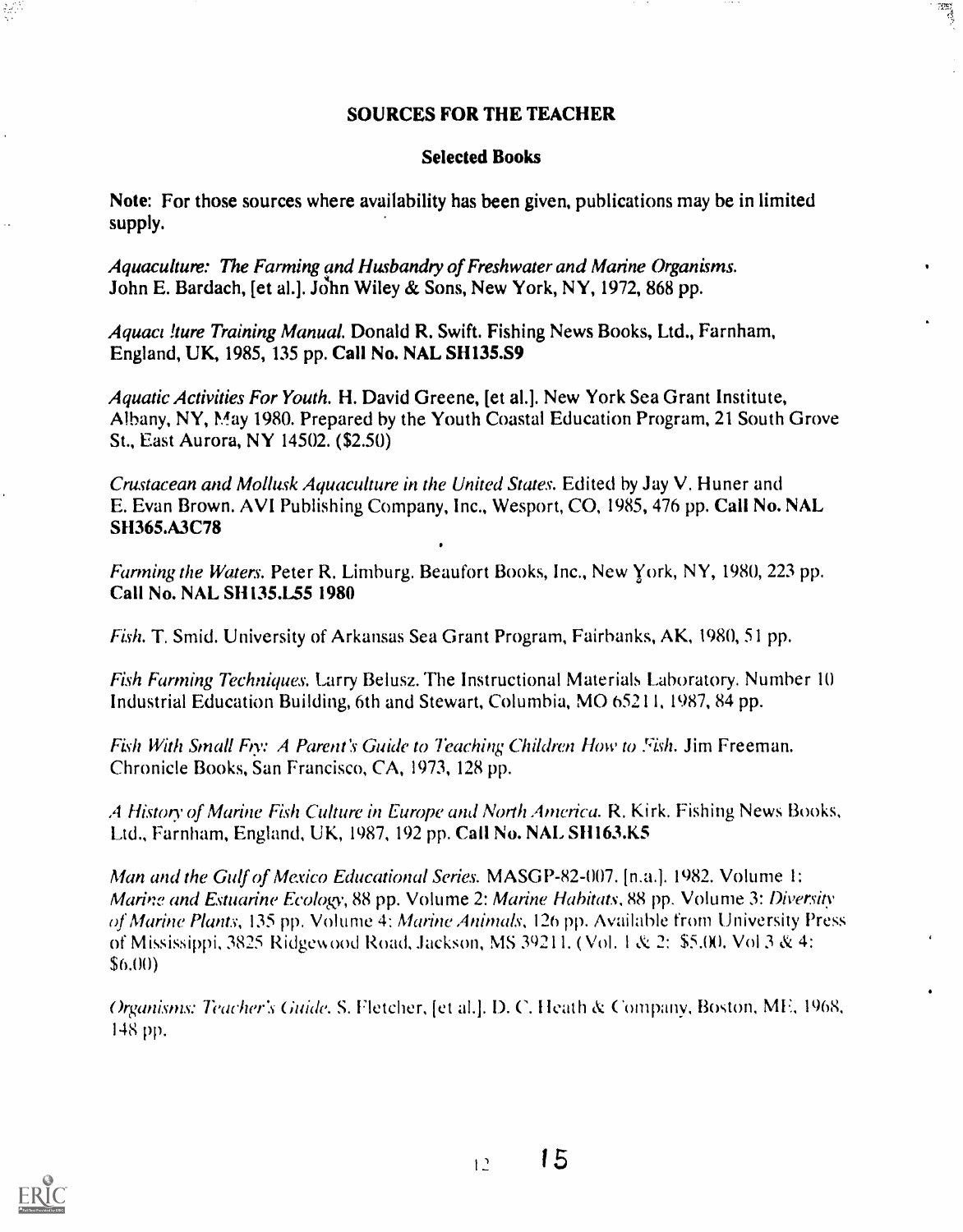#### Articles

나이는 다 원보 '오보라' '나마' 나라에서 보도록 해외 위치 수 있어라면 어디 보물 때문으로 보조하고 있는 거 아니라. '' 450 분 스토 스크' '' '북 아들이'' 그리는 그 모그 나 나니

"Growing Algae in the Classroom." C. Hampton and C. Hampton. In: Science and Children, 1980, v 17(5), Washington, DC, pp. 40-41.

"Survey of Fishery Programs in Colleges and Universities in the United States." UNIHI-Seagrant-JC-87-01. Rose T. Pfund. In: Fisheries, 1986, v 11(6), pp. 16-21.

#### Curricula and Supplemental Materials

Aquatic Science: Marine Fisheries Biology. TAMU-SG-79-405. Grades 4-12, 1979, 18 pp. Single copies available from Marine Information Service, Sea Grant College Program, Texas A & M University, College Station, TX 77843-4115.

Aquatic Resources Education Curriculum. C. Boyd Pfeiffer and Mark Sosin. Kendall Hunt Publishing Co., Dubuque, Iowa,1987, [random paging]. For information contact AFTMA Sportfishing Educational Foundation, 1250 Grove Avenue Suite 300, Barrington, IL 60010.

Build a Fish to Scale. OHSU-EP-032. M. Canning and M. Dunlevy. 1987, 101 pp. Available from Ohio Sea Grant Program-Publications, Ohio State University, Research Center. 1314 Kinnear Road, Columbus, OH 43212. (\$5.00)

Clean Water, Streams and Fish. Elementary Curriculum. Wendy Borton, [et al.]. 1987, 292 pr Available from Vicki Osis, Oregon State University Hatfield Marine Science Center, Martine Science Drive, Newport, OR 97365. (\$10,00 plus postage)

Clean Water, Streams and Fish. Secondary Curriculum. Wendy Borton, [et al.]. 1982, 341 pp. Available from Vicki Osis, Oregon State University Hatfield Marine Science Center, Mario, Science DRive, Newport, OR 97365. (\$10.00 plus postage)

Coming To Our Senses: An Environmental Approach To Teaching at the Elementary Level. Judith Bock, [et al.]. Second Edition. Centre for Environmental Education, Montreal, Quebec, 1975, 64 pp. Available from STOP, 1361 Greene Avenue, Montreal, Quebec H3Z 2A5. (\$2.00)

Common Vascular Plants of the Louisiana Coastal Marsh. LSU-1-79-003. R. Chabreck and R. Condrey.1979, 120 pp. Available from Louisiana Sea Grant, LSU Center for Wetland Resources, Baton Rouge, LA 70803-7507. (\$7.00)

The Community Is Our Classroom. Marjorie Nicol and Gail Jordan. TEAL Occasional Papers, 1977, v 1, 6 pp. Available from Maureen C Sawkins P  $^{14}$ 65 C Iumbia Association of TEAL, c/o King Edward Campus, V.C.C., 2750 Oak Street, Vancouver, BC, Canada. (\$2.50 Canadian plus \$.50 postage)

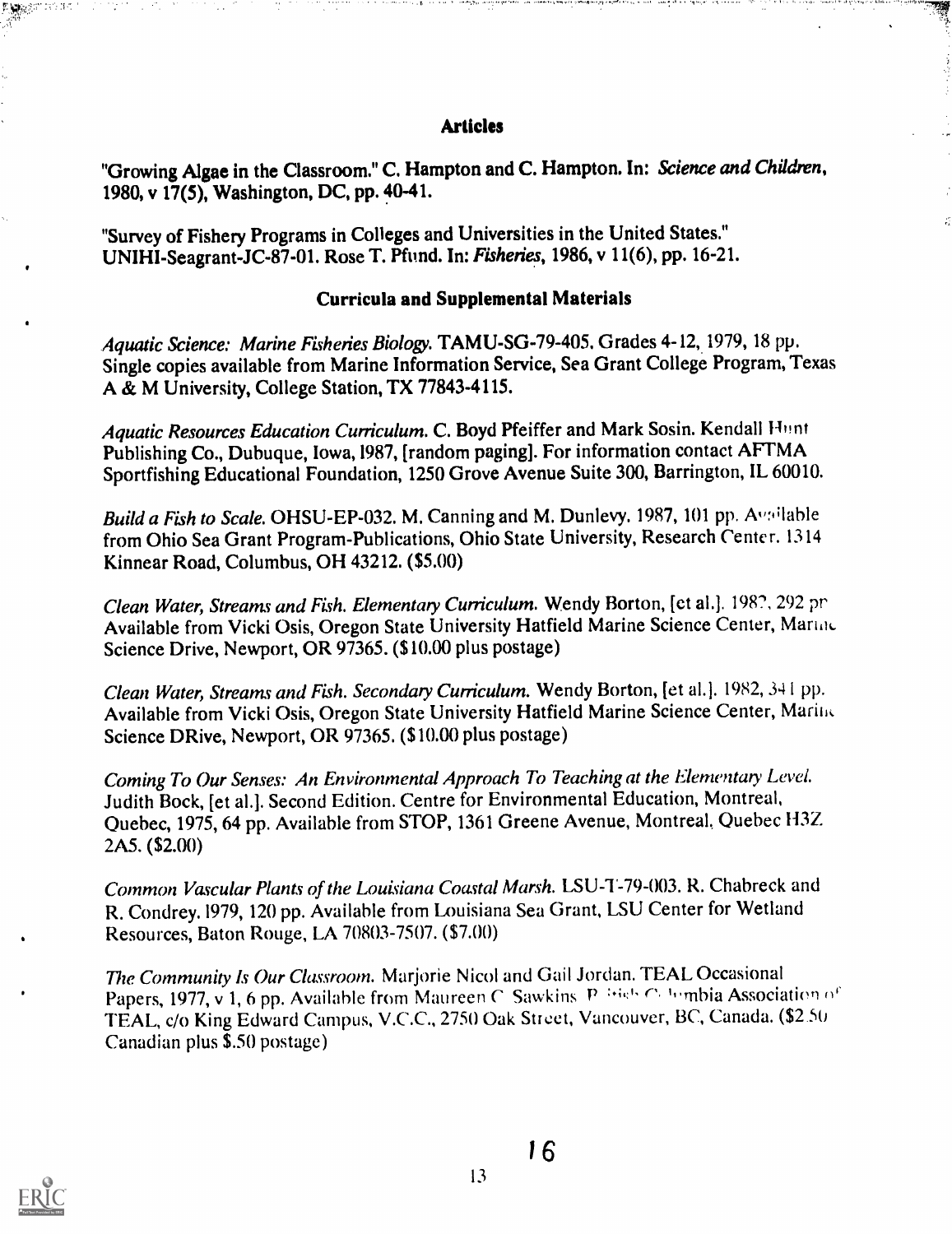# Curricula and Supplemental Materials, continued

 $\frac{1}{2}$ 

Connections: Guide To Marine Resources, Living Marine Systems and Coastal Field Trips. UNC-SG-84-05. L. Spence, and J. Mendicott.1984, 93 pp. Available from Marine Education Specialist, University of North Carolina Sea Grant College Program, Box 8605, University of North Carolina, Raleigh, NC 27695-8605. (\$2.00)

Determining the Age of Fish. E-1774. Cooperative Extension Service. MSU Bulletin Office, 1984, [unp.]. Available from Michigan Sea Grant Extension, MSU Bulletin Office, P.O. Box 6640, East Lansing, MI 48826-6640. (\$0.35)

Fins and Scales. 4H 367. Neil Crenshaw. [n.d.], 11 pp. Available from Publications, Marine Education Program, Sea Grant College Program, Bldg. 803, University of Florida, Gainesville, FL 32611.

Fisheries Biology For Everyone. SGEB-11. Steve Bortone. April 1986, 178 pp. Available from Publications, Marine Education Program, Sea Grant College Program, Bldg. 803, University of Florida, Gainesville, FL 32611. (\$3.00)

Fishy Activities For Your Small Fry. Mary E. Sparrow, [et al.]. Educational Series No. 28, October 1985, 36 pp. Grade Level K-6. Available frcm Sea Grant Communications, Virginia Institute of Marine Science, Gloucester Point, VA 23062. (\$2.00)

Fourth Grade Marine Science Career Awareness. D. Borden, [et al.]. Marine Science Center, Poulsho, WA, [n.d.], 106 pp.

A Guide To Salt Marsh Plants Common To North Carolina. UNC-SG-81-04. Elizabeth Jean Wilson. 1981, 32 pp. Available from Marine Education Specialist, University of North Carolina Sea Grant College Program, Box 8605, University of North Carolina, Raleigh, NC 27695-8605. (\$1.50)

A Guide To Salt Water Aquariums. LSU-H-85-001. S. Ruckstuhl. 1985, 13 pp. Available from Louisiana Sea Grant, LSU Center for Wetland Resources, Baton Rouge, LA 70803-7507.

The Hard Clam. MAS-12. William R. Hall. Revised 1986, 6 pp. Available from University of Delaware, Marine Communications Office, Sea Grant College Program, 196 South College Avenue, Newark, DE 19716.

How To Set Up and Maintain a Saltwater Aquarium. TA MU-SG-81-504. Grades 3-12, 1981, 8 pp. Single copies available from Marine Information Service, Sea Grant College Program. Texas A&M University, College Station, TX 77843-4115.

How To Use the Library To Find Marine-related Information. UNIFII-Seagrant-AB-84-02. Peter J. Rappa. March 1984, 4 pp. Available from University of Hawaii, Sea Grant College Program, Publications Office, 1000 Pope Road, MSB 200, Honolulu, HI 96822.



a Vil

 $|4$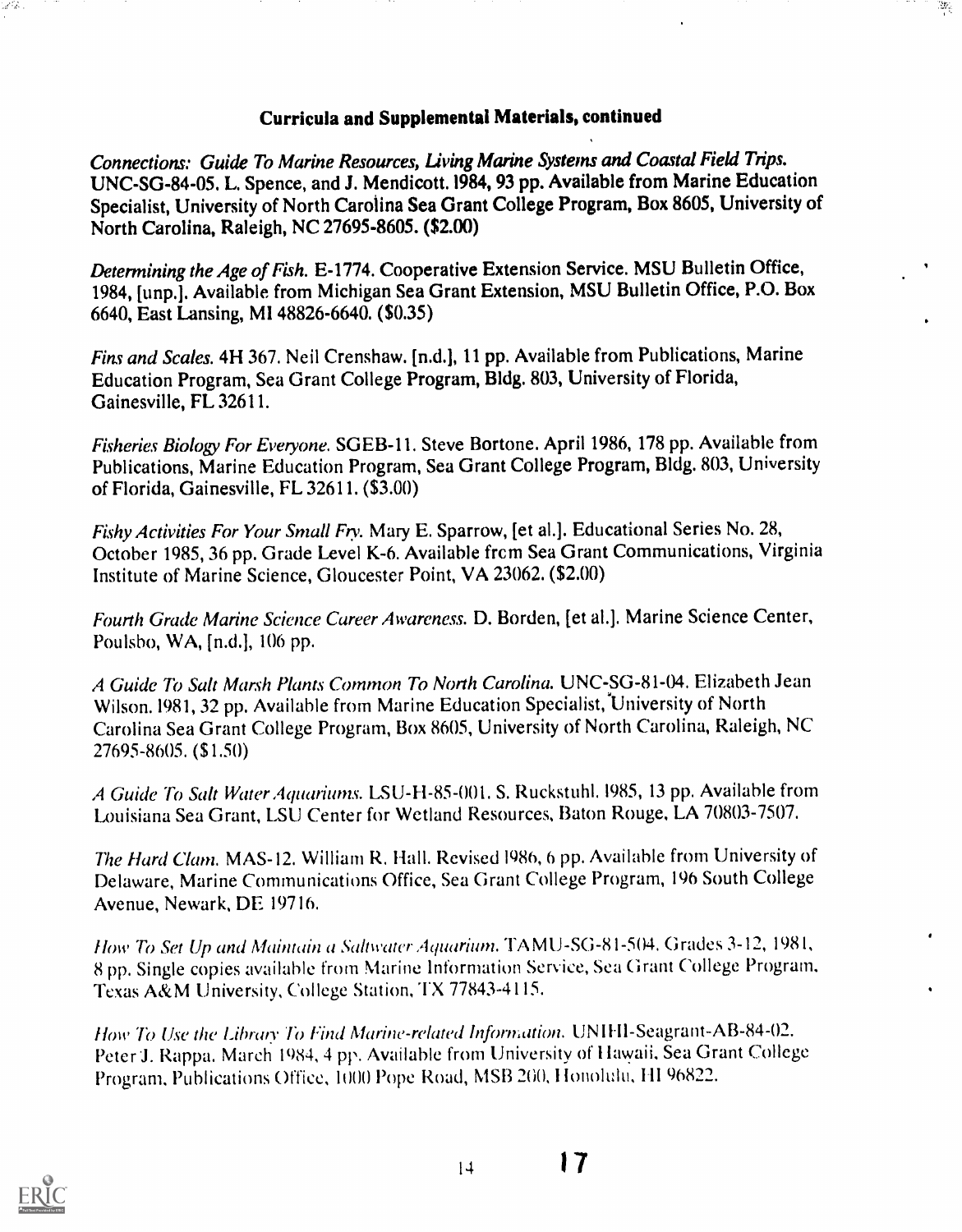#### Curricula and Supplemental Materials, continued

٠ä

Is Our Food Future In the Sea? E-rnsg-84-8. John Butzow, et al. Northern New England Marine Education Project, 1984, 31 pp. Available from University of Maine, Sea Grant Marine Advisory Program, 30 Coburn Hall, Orono, ME 04469. (\$5.00)

Lake Erie - A Day In the Life Of a Fish. OHSU-EP-033. M. Canning and M. Dunlevy. 1987, 87 pp. Available from Ohio Sea Grant Program-Publications, Ohio State University, Research Center, 1314 Kinnear Road, Columbus, OH 43212, (\$5.00)

Let's Go Near the Water. B. Church. Burlington County Girl Scout Council. [n.d.], [n.p.]. Available from New Jersey Marine Science Consortium, Building 22, Fort Hancock, NJ 07732.

Life Cycle of the Salmon. Grades 3-5. Pacific Science Center. 1980, Revised 1988, 126 pp. Available from Pacific Science Center Gift Shop, 200 Second Avenue North, Seattle, WA 98109. (\$6.00 plus .75 shipping. Set of 64 slides to accompany unit, \$33.00)

Marine Careers: The Oceanographer. William R. Hall. January 1989, 2 pp. Available from University of Delaware, Marine Communications Office, Sea Grant College Program, 196 South College Avenue, Newark, DE 19716

Marine Education: A Bibliography of Educational Materials. Marine Information Service, Sea Grant College Program, TAMU College Station, TX 77843-4115

Marine Life and The Sea - A Resource Unit For Elementary and Junior High Schools. H. Davis. Portsmouth Public Schools, Portsmouth, VA [n.d.], 36 pp.

Marine Science Teaching Aids. (Series). [n.a.]. [n.d.], 4 to 8 pages. Designed for secondary school teachers, this series presents marine-related concepts that can be taught in typical secondary school science classes and includes background information and suggested activities. Available from Louisiana Sea Grant, LSU Center for Wetland Resources, Baton Rouge, LA 70803-7507.

Marine Studies Idea Book: For Teachers, Grades K-6. USCSG-ME-01-82. Gail Ellison. January 1982, 75 pp. Available from University of Southern California Sea Grant, Marine :ducation Program, University Park, Los Angeles, CA 90089-0341. (\$8.00)

National Survey of Fishery Education in Institutions of Higher Education. UNIHI-Seagrant-MR-85-02. Rose T. Pfund. May 1985, 48 pp. Available from University of Hawaii, Sea Grant College Program, Publications Office, 1000 Pope Road, MSB 200, Honolulu, HI 96822. (\$1.00)

Sea Sampler: Aquatic Activities For the Field and Classroom (Elementary). SCSG-TR-85- 1. Wendy B. Allen and Patty 0. McLaughlin. 1985, 118 pp. Available from Publications, South Carolina Sea Grant Consortium, 287 Meeting Street, Charleston, SC 29401. (\$4.25)